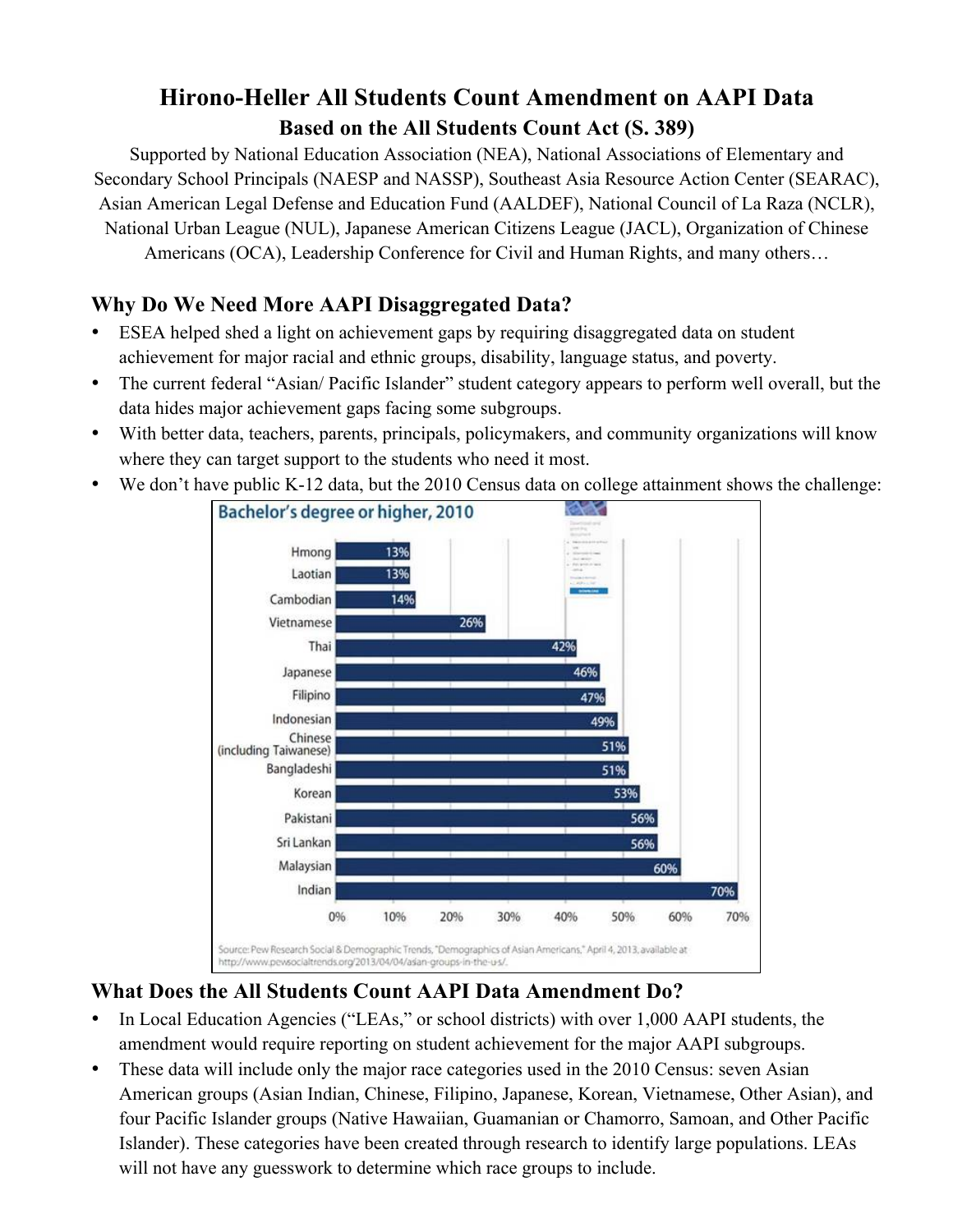### **Would the Amendment Require More Accountability or Intervention?**

- No. The proposed bill would only be used for public reporting purposes.
- No accountability measures or required interventions are tied to the amendment.
- LEAs with fewer than 1,000 AAPI students (and their states) would make no changes at all.

## **What about Disaggregated Data for Other Groups?**

- Data reporting for other race and ethnic groups would remain the same. Data on different types of disability, or different levels of English Language Proficiency, would not be required.
- The standalone All Students Count Act (S. 389) was negotiated with a group of AAPI, Latino, women's rights, and other civil rights groups; they agreed on the carefully-worded language and the need for AAPI subgroup disaggregation as a top priority.

## **Does the Amendment Include Cross-Tabulations? (i.e. race and gender)**

- No. The All Students Count Act (S. 389) includes cross-tabs, but not this compromise amendment.
- Cross-tabs could be addressed in a separate ESEA amendment.

## **Will this be difficult for local school districts and states to implement?**

- No. Districts would just add a few checkboxes to their student registration forms and data systems. Many districts' data software includes free automatic updates that could include AAPI data fields.
- Today, all states have instituted Statewide Longitudinal Data Systems with the technical capacity to handle new data fields.
- Back in 2001, No Child Left Behind required public reporting of data disaggregation for the first time, and every public school district succeeded in implementing the new categories. Both Republicans and Democrats agree: our current categories of disaggregated data have shined a light on achievement gaps and have helped teachers, administrators, and policymakers to close them.
- The bipartisan Every Child Achieves Act already includes new reporting on achievement of militarydependent kids, and new measures for all students and schools. Implementing AAPI data disaggregation would not be in a vacuum, but as one of many updates at once.
- If this amendment is enacted, states and districts would have significant time to implement the changes. ED would provide guidance and technical assistance, and districts could share best practices.

# **Do any districts already disaggregate by AAPI subgroups?**

- Yes. Dozens of states and/or districts already collect and/or report disaggregated data.
- In 2012, over 700 districts, states, colleges, and community advocates voluntarily shared their tips and best practices on data disaggregation with ED's voluntary Request for Information, here.
- In 2013, ED hosted the iCount symposium, where stakeholders shared best practices. With the Hirono Amendment, districts and states can collaborate to help each other implement AAPI data disaggregation, with or without ED's support.

# **Points of Contact**

- jonathan elkin@hirono.senate.gov, 202.224.6361 / rachel\_green@heller.senate.gov, 202.224.6244
- Southeast Asia Resource Action Center: Rita Pin Ahrens, rita@searac.org, 202.601.2971
- National Coalition of Asian Pacific Americans (NCAPA) Education Committee: Monica Thammarath, 202.822.7275, mthammarath@nea.org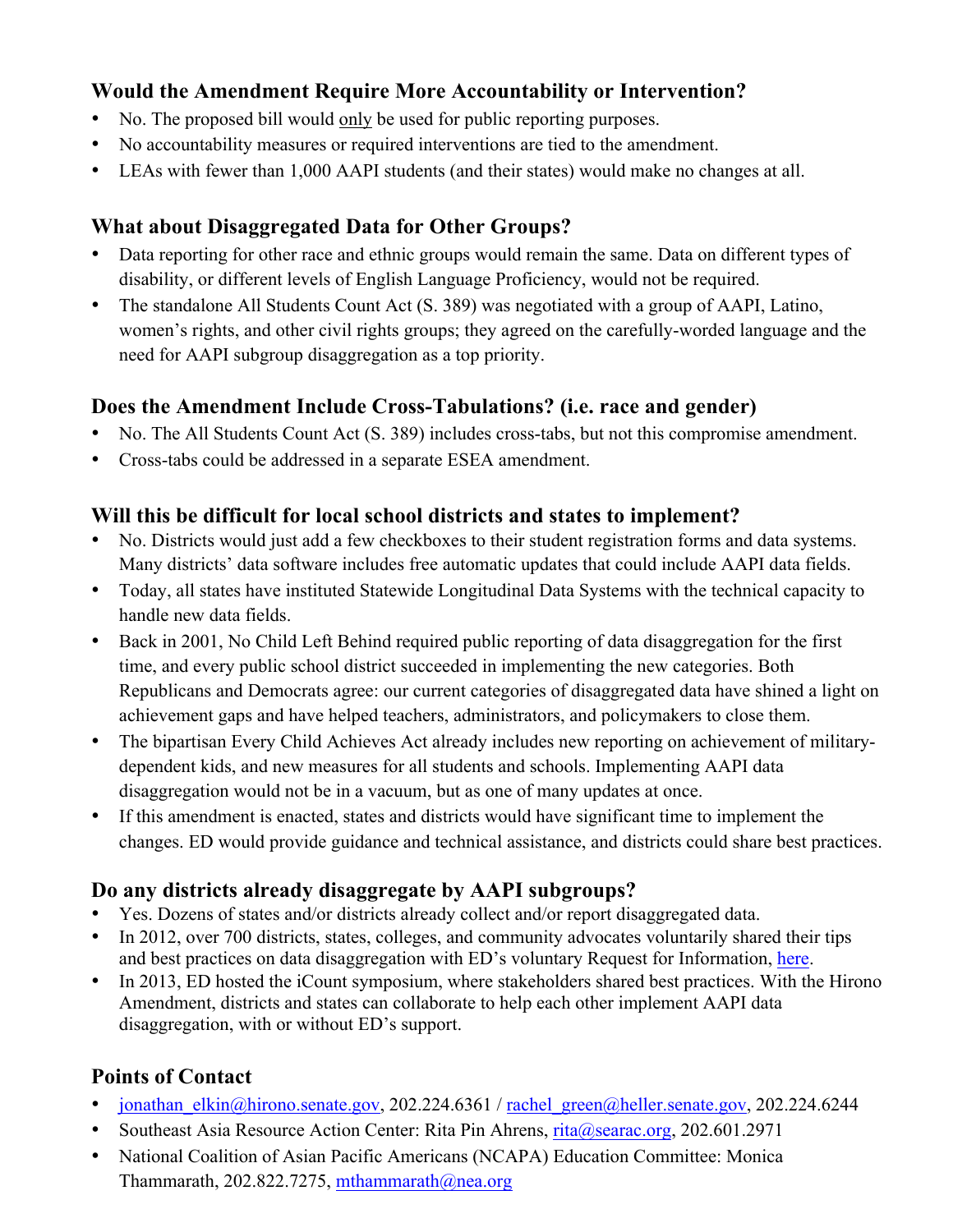### **Which Groups Have Endorsed the All Students Count Amendment?**

Southeast Asia Resource Action Center (SEARAC) Asian American Legal Defense and Education Fund (AALDEF) Asian Pacific American Labor Alliance (APALA) National Council of Asian Pacific Americans (NCAPA), joined by:

### **National Organizations**

18MillionRising.org Advancing Justice - Asian Law Caucus Alliance for Excellent Education American Association of Colleges for Teacher Education American Association of University Women (AAUW) Asian & Pacific Islander American Scholarship Fund (APIASF) Asian & Pacific Islander American Health Forum Asian Americans Advancing Justice-AAJC Asian Pacific American Leadership Institute Asian Pacific Islander American Association of Colleges and Universities (APIACU) Association of Asian Pacific Community Health Organizations Boat People SOS (BPSOS) Christian Church (Disciples of Christ) Refugee & Immigration Ministries Council for Native Hawaiian Advancement Disability Rights Education & Defense Fund Empowering Pacific Islander Communities (EPIC) Equal Rights Advocates Futures Without Violence Gay, Lesbian & Straight Education Network (GLSEN) Girl Scouts of the USA Hmong National Development, Inc. Japanese American Citizens League (JACL) League of United Latin American Citizens (LULAC) The Leadership Conference on Civil and Human Rights Education Fund Mexican American Legal Defense and Educational Fund (MALDEF) National Alliance for Partnerships in Equity National Asian American Pacific Islander Mental Health (NAAPIMHA) National Asian Pacific American Families Against Substance Abuse (NAPAFASA) National Asian Pacific American Women's Forum National Association for the Advancement of Colored People – Legal Defense and Educational Fund (NAACP – LDF) National Association of Elementary School Principals (NAESP) National Association of Secondary School Principals (NASSP) National Commission on Asian American & Pacific Islander Research in Education (CARE) National Council of Asian Pacific Islander Physicians National Council of La Raza (NCLR) National Education Association (NEA) National Federation of Filipino American Associations National Japanese American Memorial Foundation (NJAMF) National Organization of API Ending Sexual Violence National Pacific Islander Educator Network

National Queer Asian Pacific Islander Alliance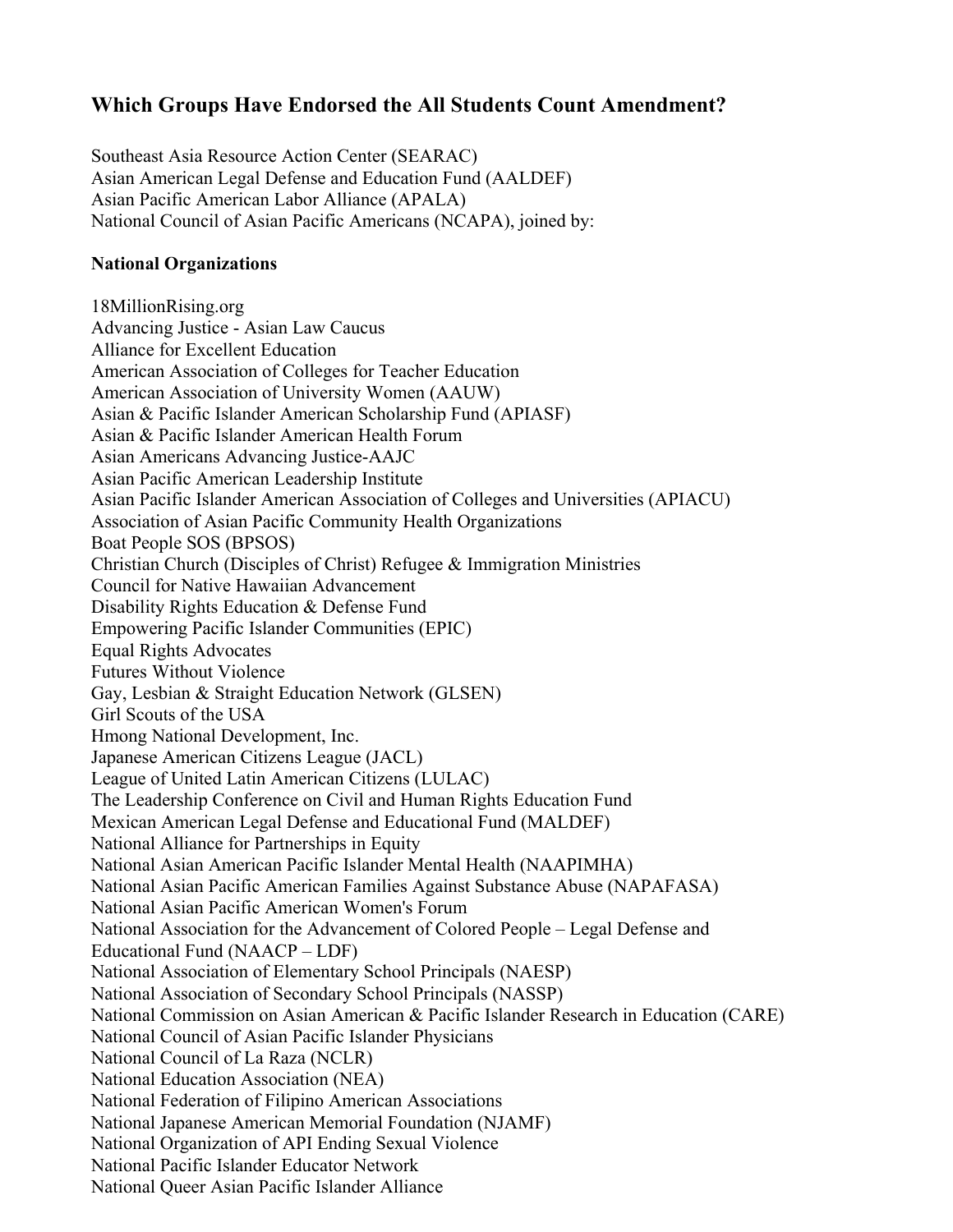National Tongan American Society National Urban League (NUL) National Women's Law Center Organization of Chinese Americans (OCA – Asian Pacific American Advocates) Pacific Islander Center for Research & Advocacy Poverty & Race Research Action Council Raise Your Pen Coalition Sikh American Legal Defense & Education Fund Teach For America (TFA) The Center for APA Women The Center for Civil Rights Remedies at UCLA's Civil Rights Project The Judge David L. Bazelon Center for Mental Health Law The National Crittenton Foundation Union of North American Vietnamese Student Associations United States Student Association United We Dream Vietnamese Culture and Science Association Wider Opportunities for Women YWCA USA

#### **State Based Organizations**

#### **Arizona**

Asian Pacific Community in Action Japanese American Citizens League of Arizona

#### **California**

Alyansa ng mga Kababayan at UC Irvine Asian Americans Advancing Justice - Los Angeles Asian Americans for Community Involvement Asian American Pacific Islander Health Research Group at UC Berkeley Asian Law Alliance Asian Pacific American Leadership Institute Asian and Pacific American Student Success The Asian Pacific Coalition at UCLA Asian Pacific Islander Faculty Staff Association at San Jose State University Banteay Srei Cal Berkeley Democrats California Faculty Association California Women's Law Center Central Valley Hmong Democrats Chinese for Affirmative Action Community Health for Asian Americans Democratic Activists for Women Now Fresno Interdenominational Refugee Ministries Graduate Coalition of the Native Pacific at UCLA hardboiled Newsmagazine at UC Berkeley Healthy House Within a MATCH Coalition Hmong Women's Heritage Association International Children Assistance Network (ICAN) Kababayan at UCI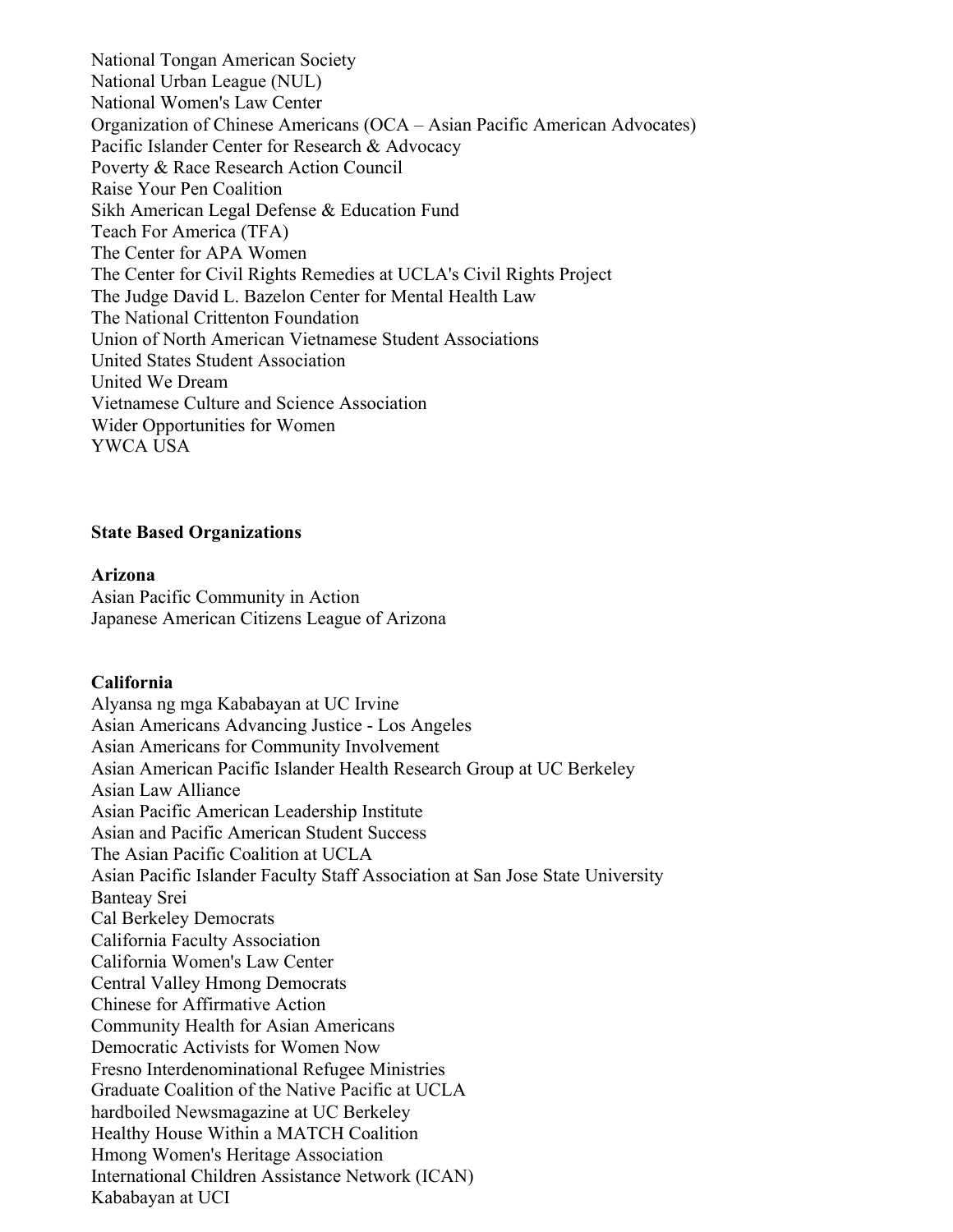Khmer Girls in Action Oakland Unified School District (Data and Analytics Department) OCA-Greater Los Angeles OCA San Mateo Pacific Islander Education & Retention at UCLA Pacific Islands' Student Association at UCLA REACH! Asian/Pacific Islander Recruitment and Retention Center San Jose Chapter – Japanese American Citizens League (JACL) Silicon Valley Chapter - Japanese American Citizens League (JACL) Silicon Valley Education Foundation Southeast Asians Furthering Education (SAFE) at UC Davis Southeast Asian Student Coalition Stone Soup Fresno Taulama for Tongans UCLA Asian American Studies Graduate Student Association Vietnamese Student Union at UCLA

#### **Connecticut**

Lao Association of Connecticut, Inc.

**Delaware** BPSOS-Delaware Valley

**District of Columbia** Feminist Majority Foundation Legal Momentum

**Florida**

University of Florida Asian American Student Union

#### **Georgia**

Center for Pan Asian Community Services, Inc. Malaysian Association of Georgia OCA-GA

**Hawaii** Pacific American Foundation

**Illinois** Advancing Justice – Chicago

**Iowa** Monsoon United Asian Women of Iowa

**Louisiana**  VAYLA - New Orleans

**Maryland** Association of Vietnamese Americans

**Massachusetts** Asian American Resource Workshop Asian-American Women's Political Initiative (AAWPI)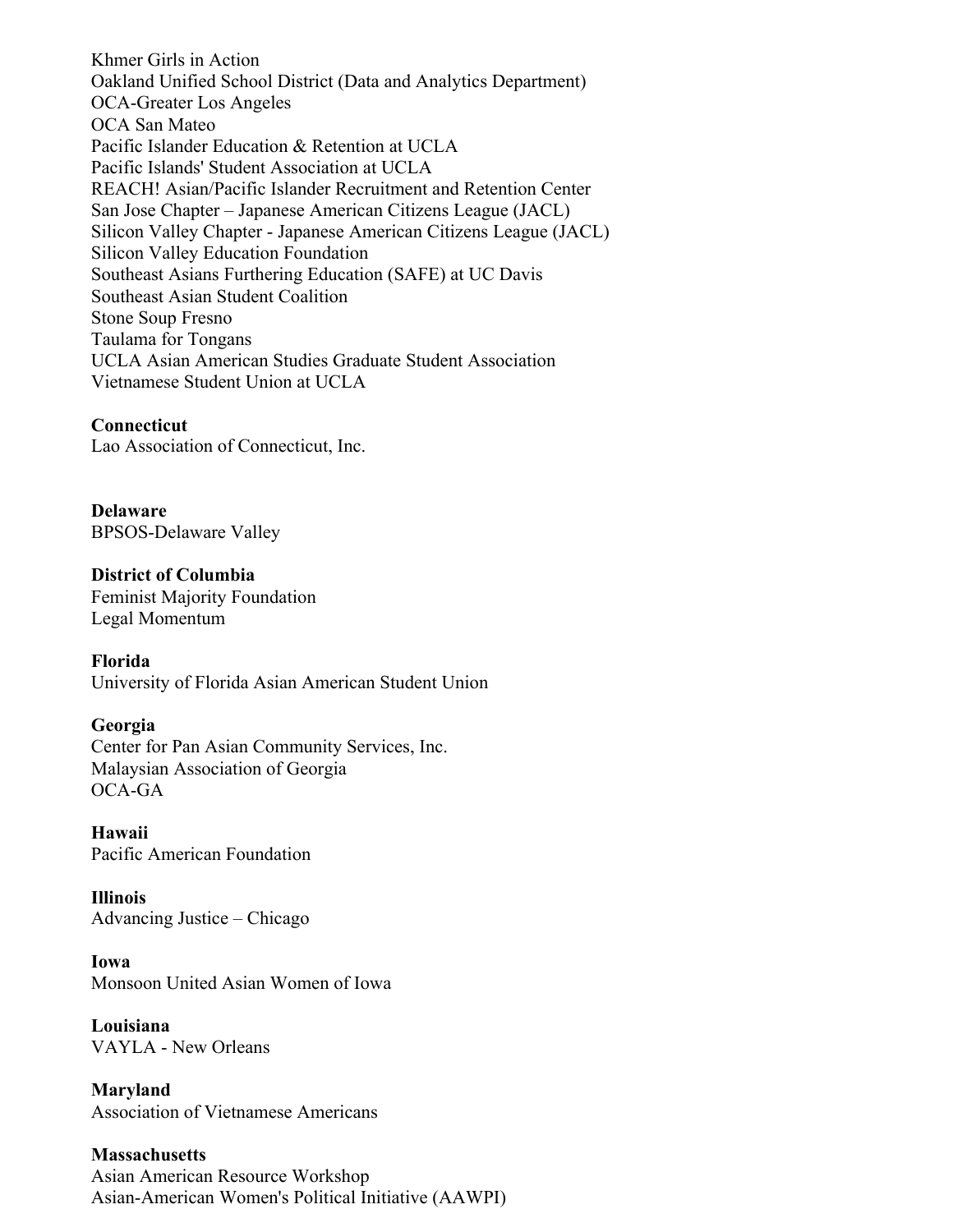Boston Asian American Student Intercollegiate Coalition Metta Health Center of Lowell Community Health Center Southeast Asian Coalition of Central Massachusetts Tufts Asian American Alliance

### **Minnesota**

Chinese Social Service Center Council on Asian Pacific Minnesotans Hmong American Partnership Lao Assistance Center of Minnesota Lao Family Community of MN, Inc.

**New Jersey**

Princeton Asian American Students Association

#### **New York**

Coalition for Asian American Children & Families Gay Asian Pacific Islander Men of New York (GAPIMNY) SUNY Albany Asian American Alliance Women's Sports Foundation

#### **Ohio**

Asian Services In Action

**Oregon** Asian Pacific American Network of Oregon (APANO)

**North Carolina** Southeast Asian Coalition

#### **Pennsylvania**

Asian Pacific Student Coalition at University of Pennsylvania Cambodian Association of Greater Philadelphia BPSOS-Delaware Valley SEAMAAC

#### **Rhode Island**

Providence Youth Student Movement Laotian Community Center of Rhode Island

#### **Tennessee**

Cambodian Cultural Association of Memphis

**Texas** Asian Pacific Islander Desi American Collective (APAC)

**Utah** National Tongan American Society

**Virginia** BPSOS-Falls Church